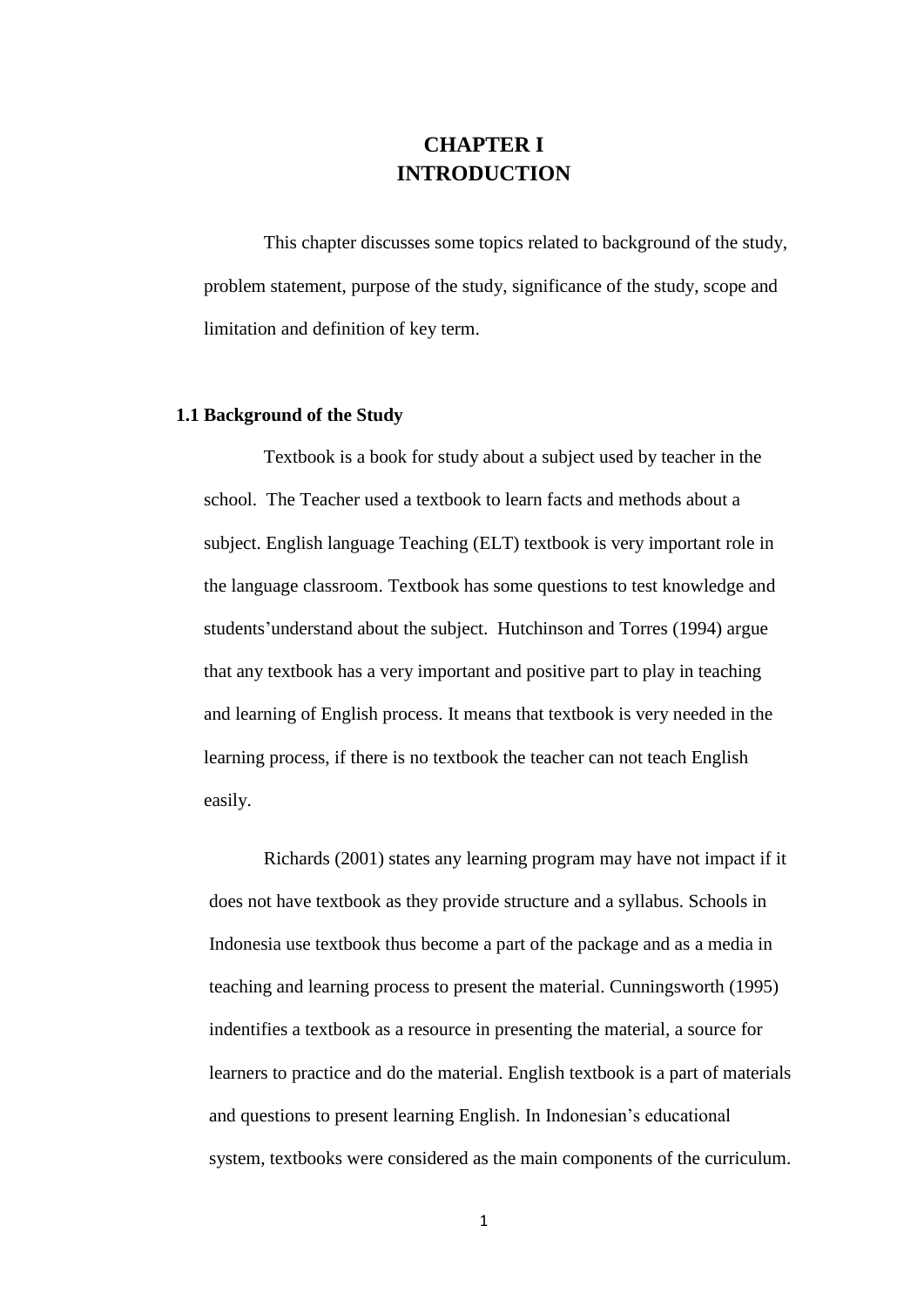Garinger (2002) points out, "A textbook can serve different purpose for teachers: as a core resource, as a source of supplemental material, as an inspiration for classroom activities, even as the curriculum itself". Textbook is a guideline of the standard competence and also helps students to understand the standard competence.

Curriculum was launched by National Education Department of Indonesia, a number of competitive publishers would involve professional instructional material writers to design or develop new textbooks which are in line with the curriculum. English teachers still used English textbooks which were developed based on *School-based Curriculum* in classroom practices, because the books were available on the market with many choices of publishers and teachers had already been very familiar to them in terms of the content, techniques of presentation, and teaching procedures suggested by the textbooks. Sometimes, we found errors in the content of English textbook. Uswatun (2008) in her thesis said that when children have good English textbook they will have a good ability in English. She thinks that if the teachers give material for good English textbook, so the children have good ability in English maximally.

Some of English textbooks in Indonesia met the criteria of good English textbook determine by Pusat Perbukuan (*Pusbuk)* and some other did not. English teachers must be able to select good English textbook based on the criteria determined by *Pusbuk* and recommended by EFL teaching theories. So many textbook published by *Pusbuk* which were developed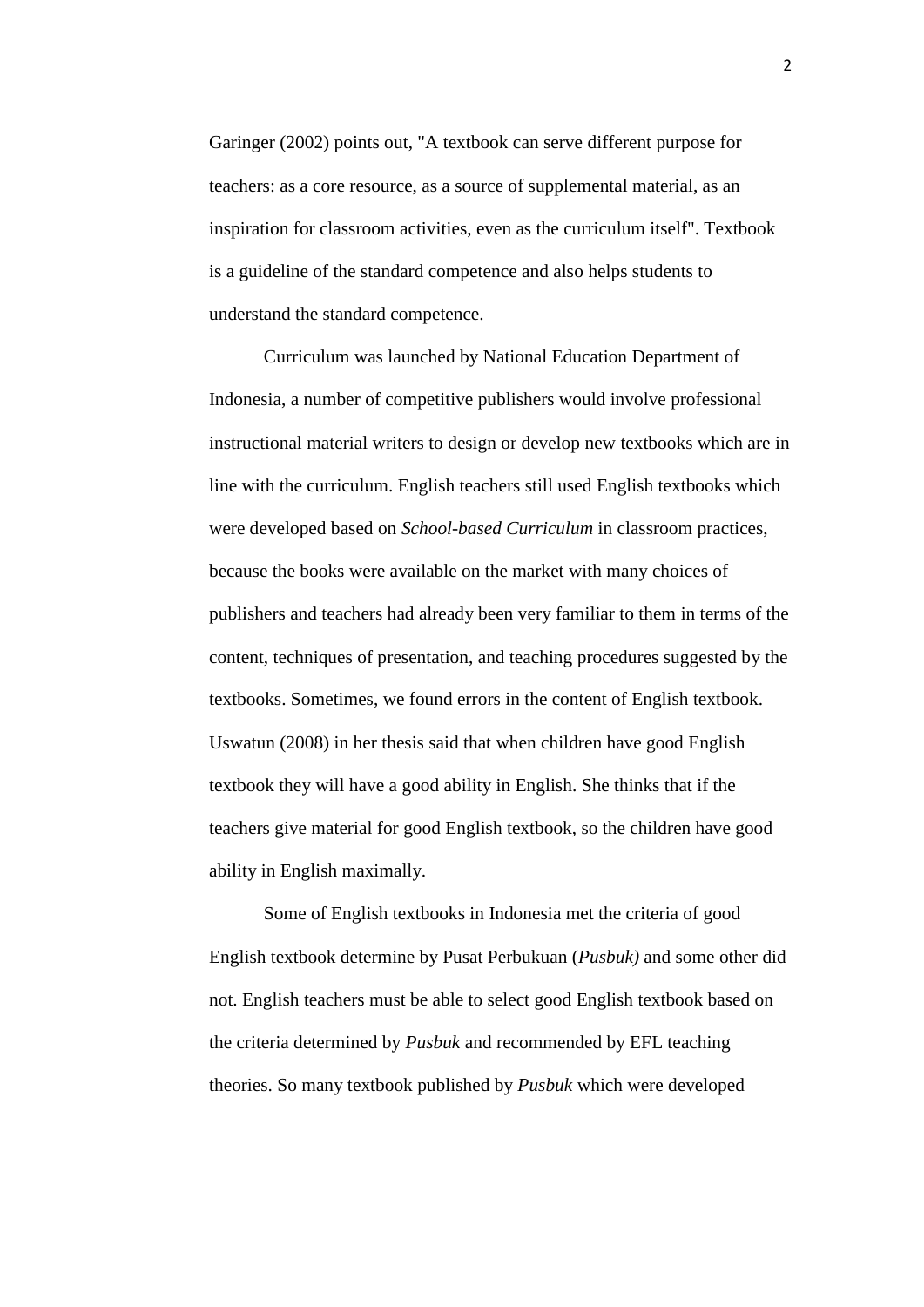based on School-based Curriculum. One of English textbook which is used at the school in Gresik is bahasa inggris: Contextual teaching and learning.

There is no perfect English textbook that is published. So, an evaluation of English textbook is needed to get appropriate English textbook. Ellis (1997) suggests that textbook evaluation helps teachers move beyond impressionistic assessments and it helps them to acquire useful, accurate systematic and contextual insights into the overall nature of textbook material. Therefore, the researcher is going to do analysis rather than evaluation. Analysis tends to be more objective which attempts to the process of describing what is on the textbook as it by looking for what is already there while evaluation tends to be subjective since the aim of evaluation is to make judgments about the textbook (McGrath, 2002:22).

Ibtihal & Abdul (2014:26) states that analysis of activities is also an extremely important process that conveys the strong and weak points of activities, as well as illustrating to what extent they contribute to developing students' thinking. They said that analysis is important activities to develop students' thinks in the learning process. Kuo (2008) in Uswatun's thesis states that the analysis of textbook based on communication language teaching. He analyzes the English textbook in communication learning teaching includes grammatical competence, sociolinguistic competence, discourse competence, strategies' competence. By analyzing the content of the textbook, hopefully this study can make contribution to provide an excellent textbook. Babbie (2008:350) elaborated on this description of content analysis as follows: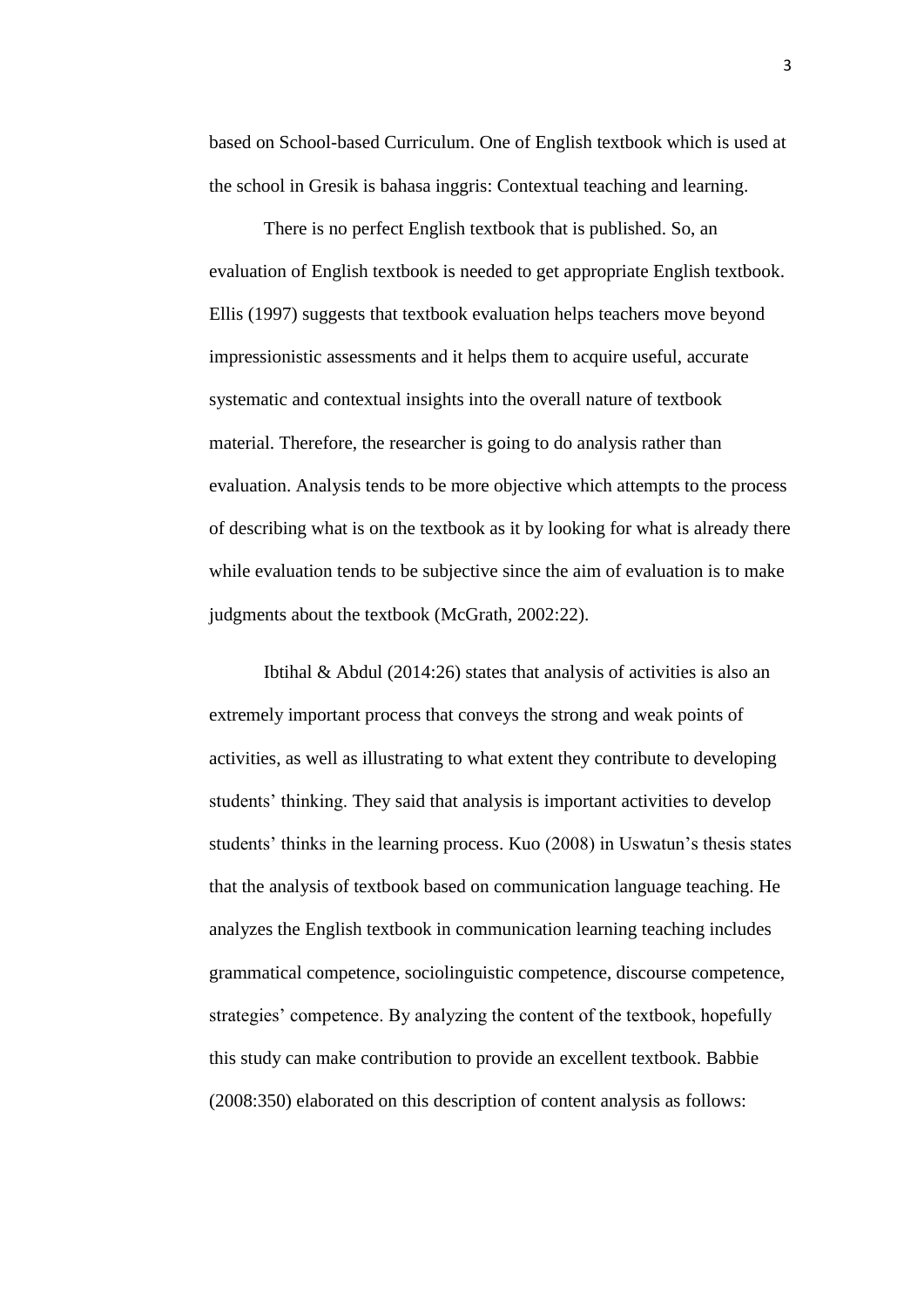Content analysis is the study of human communication. Among the forms suitable for study are books, magazines, web pages, poems, newspapers, songs, paintings, speeches, letters, e-mail messages, bulletin board postings on the Internet, laws, and constitutions, as well as any components or collections there of. Content analysis is a systematic, replicable technique for compressing many words of text into fewer content categories based on explicit rules of coding (Berelson, 1952). He explains that content analysis is a systematic technique to describe of text appropriate with the rule.

Based on the explanation above, the researcher is encouraged to analyze an English textbook based on the criteria of the good English textbook. Good English textbooks certainly fulfilled most of/the whole criteria mentioned above and usually became the most recommended and best selling ones among the teachers and students. The researcher chooses a textbook entitled "Bahasa inggris: Contextual teaching and learning" in SMP YPI Darussalam 1 Cerme. The reasons why the researcher chooses this book because the teacher used this book in her school to present English learning.

The researcher has interviewed with the English teacher. For the interview, the researcher get the reason why the teacher uses this book because the textbook is good. There are many exercises which can increase student's ability. The researcher uses this book to know lexical density of English textbook based on the seventh grade level of Junior High School. So, the researcher decides to do a research and the research paper entitled "An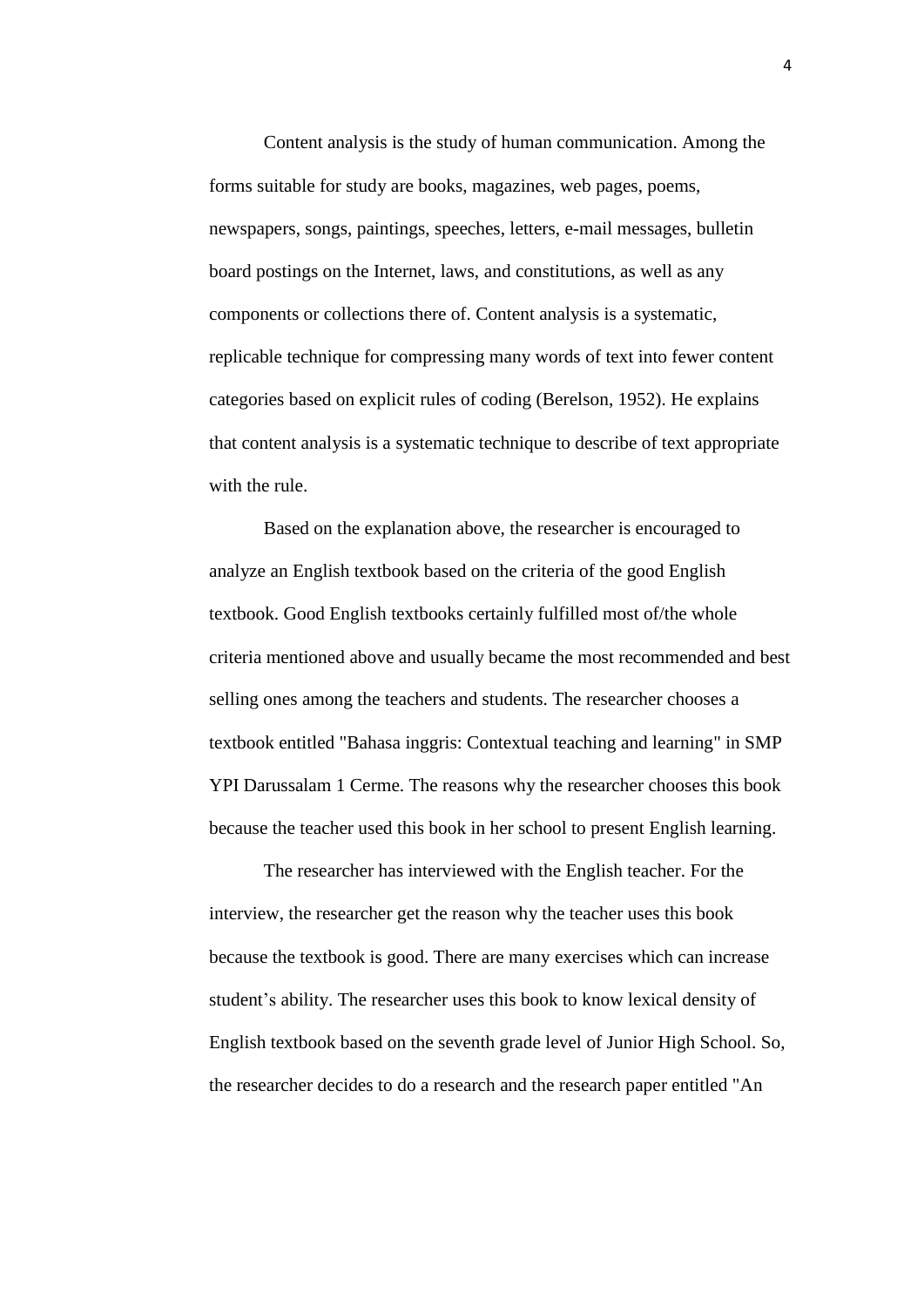Analysis of Textbook "Bahasa inggris: Contextual teaching and learning" at seventh grade at Junior High School".

### **1.2 Problem Statement**

Based on the backgrounds, the problem statement of this study is "Do the English textbooks meet the criteria of a good textbook suggested by *Pusat Perbukuan* (Pusbuk)"?.

## **1.3 Purpose of the Study**

The purpose of this study is the researcher wants to know if the English textbook meet the criteria of a good textbook suggested by *Pusat Perbukuan* (Pusbuk).

#### **1.4 Significance of the Study**

The result of this study hopefully can be beneficial and useful for the theoretical significance and practical significance:

• For theoretical significance

This paper gives contribution as a reference for them who want to conduct a similar study. The researcher gives information how to analyze textbook.

• For practical significance

The researcher gives a guide for teacher in developing her knowledge and skill in evaluating English textbook.